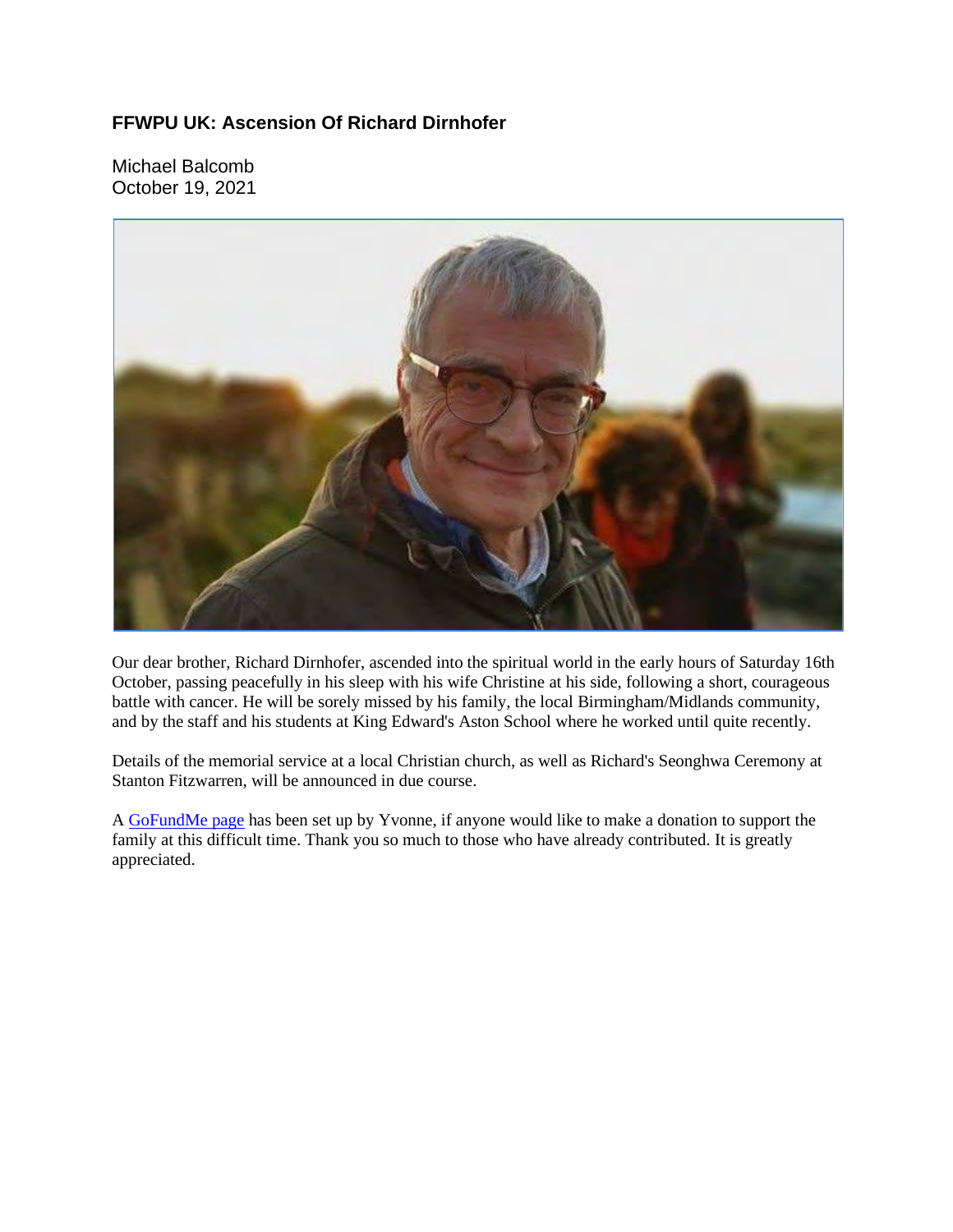



## **Support for the Dirnhofer Family**

£4,173 raised of £10,000 goal

| <u>쇼</u>      | <b>Share</b>                                                               |  |
|---------------|----------------------------------------------------------------------------|--|
| $\frac{1}{2}$ | <b>Donate now</b>                                                          |  |
| $\infty$      | Yvonne Marsh is organizing this fundraiser on behalf of Francis Dirnhofer. |  |
|               | Created 3 days ago<br><b>Funerals &amp; Memorials</b>                      |  |



Our beloved Richard Dirnhofer recently passed on the 16th of October 2021 due to an aggressive